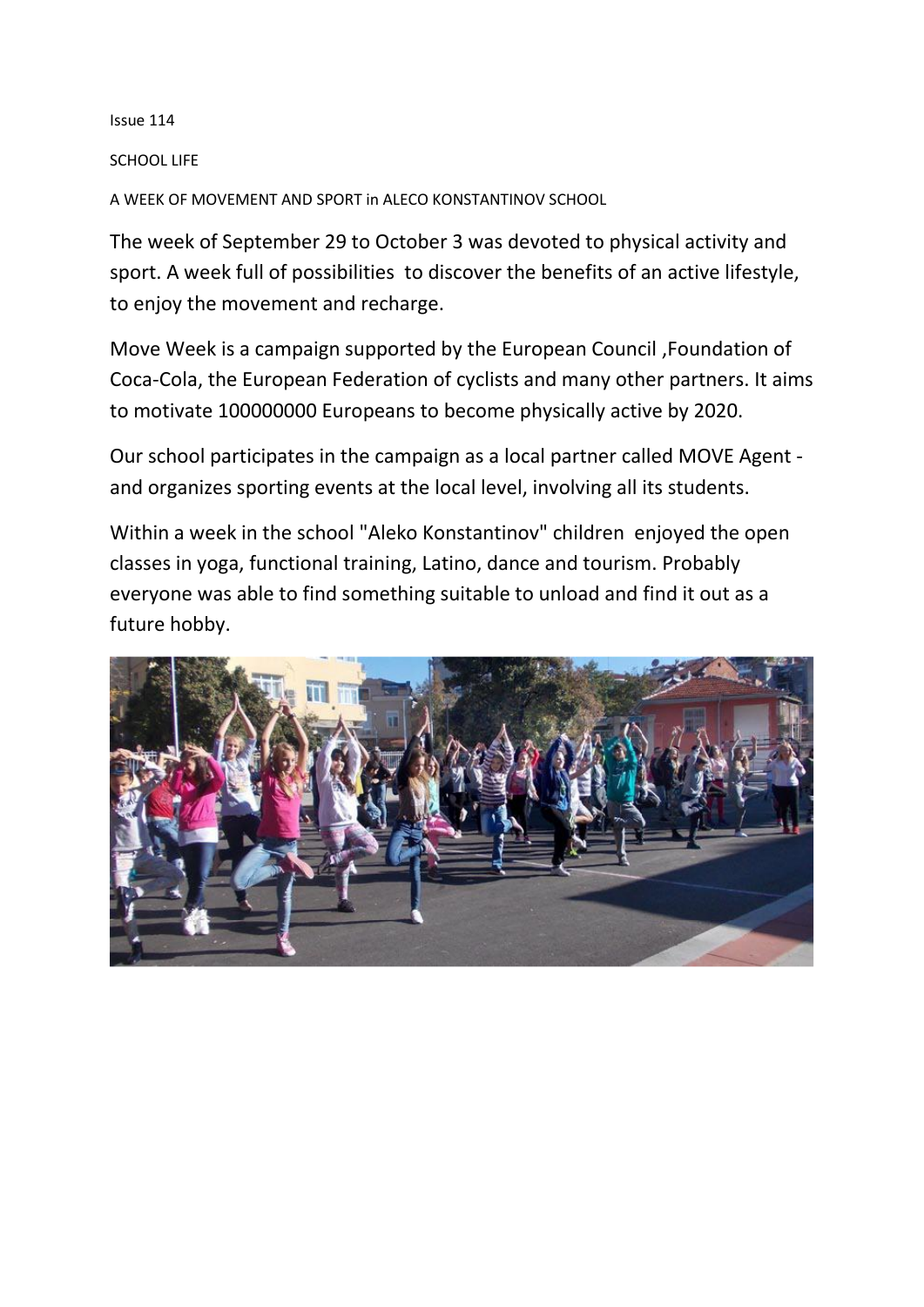CLUB "Mathematics for Everybody"

In some people the mathematical abilities occur at a very early age. Typical example is Gauss and Pascal .There are children with developed mathematical thinking now too

Club "Mathematics for All" this year combines two groups of seventh graders.

They will be able to get out of the framework of compulsory education content and to ensure that mathematics could be useful and entertaining. For students it will be interesting to consider from another angle some topics taught in regular classes.

The purpose of our club is awareness of the role of mathematics in the modern world; reaching knowledge in mathematics to the extent that meets the needs of modern constructive thinking and active person. Students will apply their fundamental Mathematics in custom tasks and situations.

Training at the club plans:

• broadening and deepening of knowledge and solve a large number of tasks and tests;

- establishing a lasting interest in mathematics and its applications through mathematical modeling of processes in different areas;
- develop logical thinking and imagination by solving logic problems
- education of hard work, persistence, flexibility of thinking;
- preparation for matriculation and entrance exams

Head of the club: Rila Adzhelarova